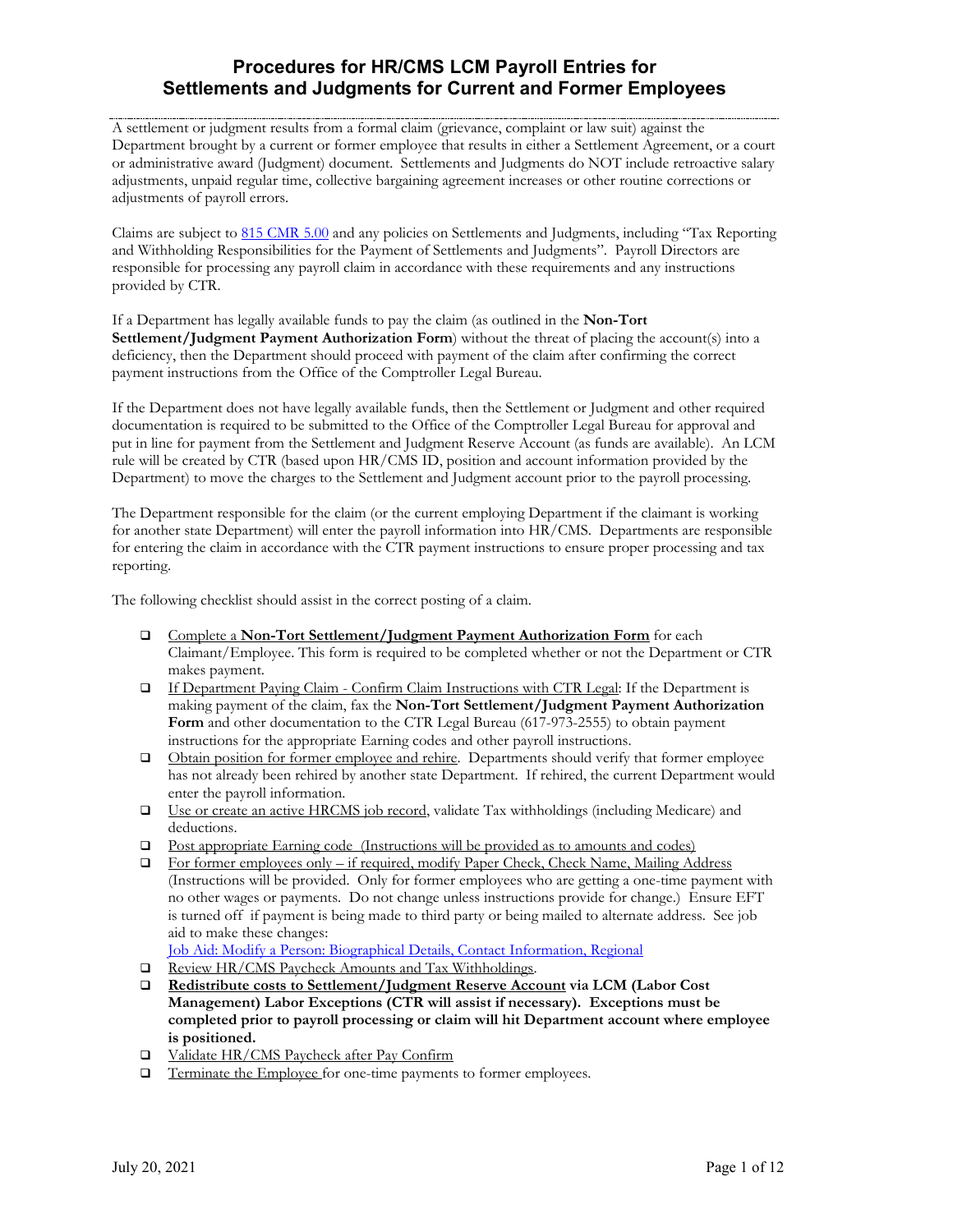### **STEP 1: Complete a "Non-Tort Settlement/Judgment Payment Authorization Form".**

Please complete this form for each Claimant/Employee whether or not the Department or CTR makes payment. This document is a WORD form that is opened as "read only". The data fields will expand to allow entry of information and the form can be saved and printed. This form must be signed by the Department's General Counsel (or the AGO or attorney representing the Department) and the Department's Chief Fiscal Officer (CFO) making certifications that the information is accurate and that the claim complies with CTR policies and regulations.

In order to put a claim in line for payment by CTR from the Settlement/Judgment Reserve Account, please mail or fax certified or attested true copies of the **Non-Tort Settlement/Judgment Payment Authorization Form** and supporting documentation to:

> Office of the Comptroller ATTN: Legal Bureau One Ashburton Place – 9th Floor Boston, MA 02108 617-973-2555

Claims will be put in line for payment once completed documentation is received and reviewed (including payroll information needed to enter a claim). The Department Payroll Director will be emailed (when there are available funds) with payment instructions to enter the payroll claim. The CTR Payroll will enter the necessary LCM rule and will assist with payroll questions.

Please Note: We will send emails to the Payroll Director and Chief Fiscal Officer listed on our Department Contact List.

#### **PLEASE MAKE SURE YOUR PAYROLL DIRECTOR and CFO DESIGNATIONS ARE UP-TO-DATE.**

If your Payroll Director or CFO have changed, or will be on extended leave please have your Department Head designate an alternative using the form at:<https://www.macomptroller.org/forms>

## **STEP 2: If Department is Paying Claim - Confirm Claim Instructions with CTR Legal**

If the Department is paying claim using legally available funds (as outlined in the **Non-Tort Settlement/Judgment Payment Authorization Form**), CTR Legal must still approve payment instructions to ensure proper payroll processing, tax withholdings and reporting requirements.

#### **Please fax claim and any supporting documentation to: Legal Bureau at 617-727-2555.**

Some claims may involve rehiring former employees for the payment (back pay and lump sum payments). Other payments for attorney's fees, costs, punitive damages may be paid through MMARS. Payments involving other payees on a check for a former employee require additional special handling.

#### PAYROLL DIRECTORS/STAFF MAY NOT PROCESS A SETTLEMENT OR JUDGMENT PAYMENT WITHOUT SIGNOFF AND INSTRUCTIONS FROM THE CTR LEGAL BUREAU.

The specific instructions for making the payment(s) required under the settlement or judgment will be sent by email or fax to the Department, with the Payroll Director and the CFO routinely copied.

Please pay close attention to the amounts to be paid and the earnings or object codes to be used. Some claims require multiple payments with different earnings codes. In order to ensure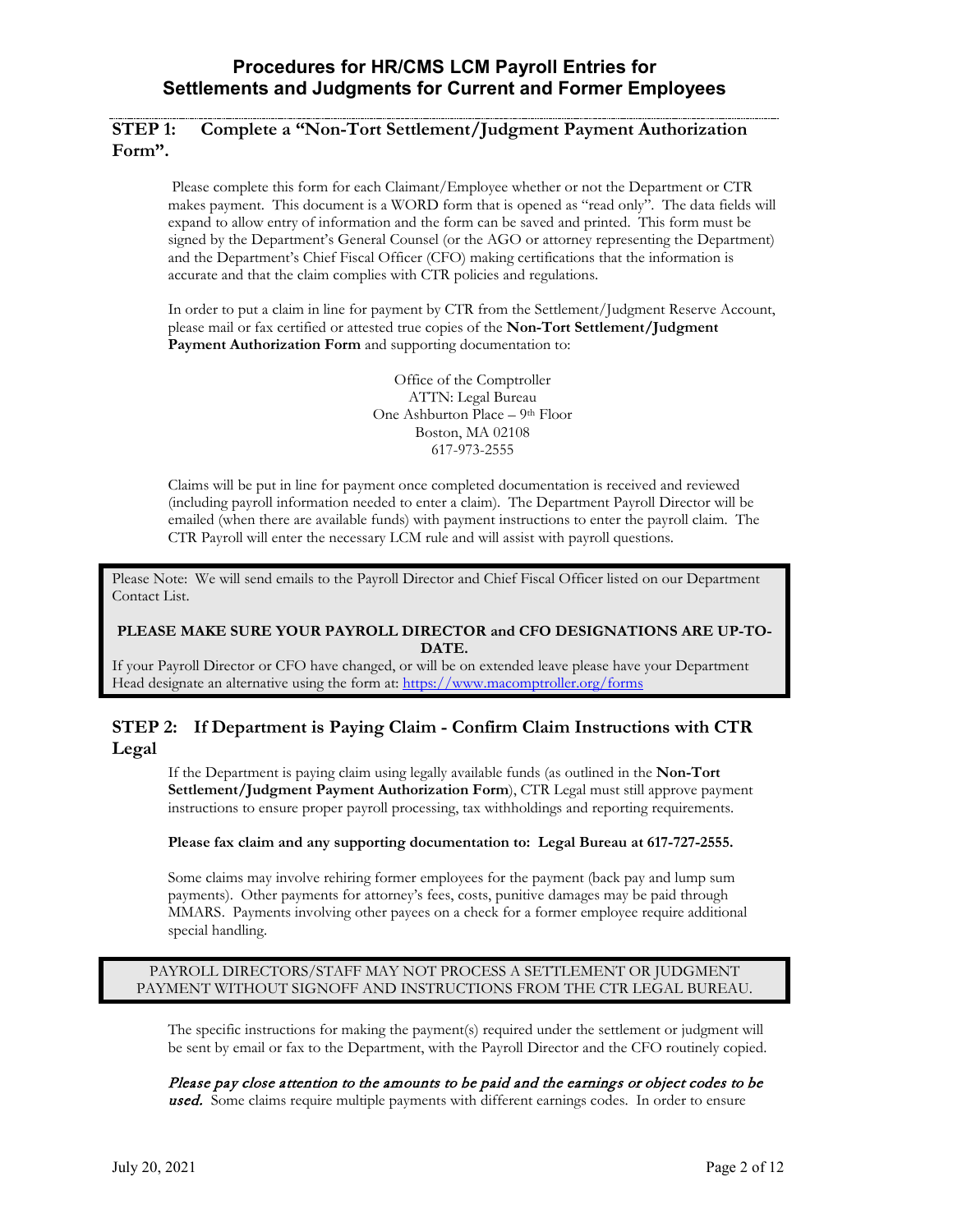proper processing, tax withholding and tax reporting, these amounts must be entered as identified in the instructions. In some cases the amounts the Department is asked to enter through HR/CMS are less than the amount of the total claim. In these cases, there may be separate amounts being paid through MMARS. DO NOT change the payment amounts listed in the Payment Instructions for the claims identified. Instructions for changing Payee names or addresses must also be carefully followed since these instructions are based upon requirements in the settlement or judgment.

# **STEP 3: Claimant Must Have Active HR/CMS Job Record/Position**

As part of the completion of the **Non-Tort Settlement/Judgment Payment Authorization Form** a Department will be required to identify the following information for each claimant that will be paid "Back pay" or "Lump Sum" damages:

- 1) **HR/CMS ID**. If the claimant is a former employee and not active on HR/CMS, the Department will be required to re-hire the claimant in order to make payment.
- 2) **Position #of claimant**.
- 3) **Appropriation account number** where position resides.

For claims being paid through the Settlement/Judgment Reserve Account, this information is needed on the **Non-Tort Settlement/Judgment Payment Authorization Form** in order to establish a LCM Rule to point the charges to the Settlement/Judgment Reserve Account. CTR will process the LCM rule for the claimant when the paperwork is submitted to CTR Legal to put a claim in line for payment. Therefore, if a former employee is being paid "Lump Sum" or "Back Pay" damages, the employee must be rehired prior to submitting the **Non-Tort Settlement/Judgment Payment Authorization Form** to CTR for processing.

### **FOR FORMER EMPLOYEES WITHOUT ACTIVE EMPLOYEE RECORD**

If the employee is not active on HR/CMS you will have to have a position established and rehire the employee into HR/CMS in order to enter the payroll. Please take the necessary steps to establish the position(s) and rehire the employee(s). The HR actions to rehire this individual must be completed no later than the Friday before payroll will be issued.

**Obtain position for former employee and rehire**. Departments should verify that the former employee has not already been rehired by another state Department. If the employee has been rehired by another Department, the Department will have to work with the new Department to enter the payroll information. Obtain position from HRD, or create a position for the former employee. If no active Job Record is available then follow the HRD steps: Retro Pay For Terminated Employees to create an active employee record, available at the HR/CMS Knowledge Center at<https://massgov.sharepoint.com/sites/HRD-HRCMSKnowledgeCenter>

Please note that the rehiring of the employee for payment purposes creates  $NQ$  employment status for the former employee and is completed only to facilitate payments that must be processed through the payroll system.

**Rehire Terminated EE (confirm Medicare Status is correct)** Some earnings codes will trigger the withholding of Medicare taxes. If the employee was exempt the last time the employee was paid, then this payment must also be exempt, and the Medicare flag must be removed (unchecked) to ensure Medicare is not taken. If the employee was subject to Medicare the last time paid, then this payment will be subject to Medicare. HR/CMS defaults to withholding Medicare.

## **Step 4: Enter Claim Amounts Using approved Earning Code(s)**

Enter the claim amount(s) using the earnings code(s) provided in the CTR payment instructions. Earnings Codes are listed on the attached **Tax Reporting And Withholding Requirements For**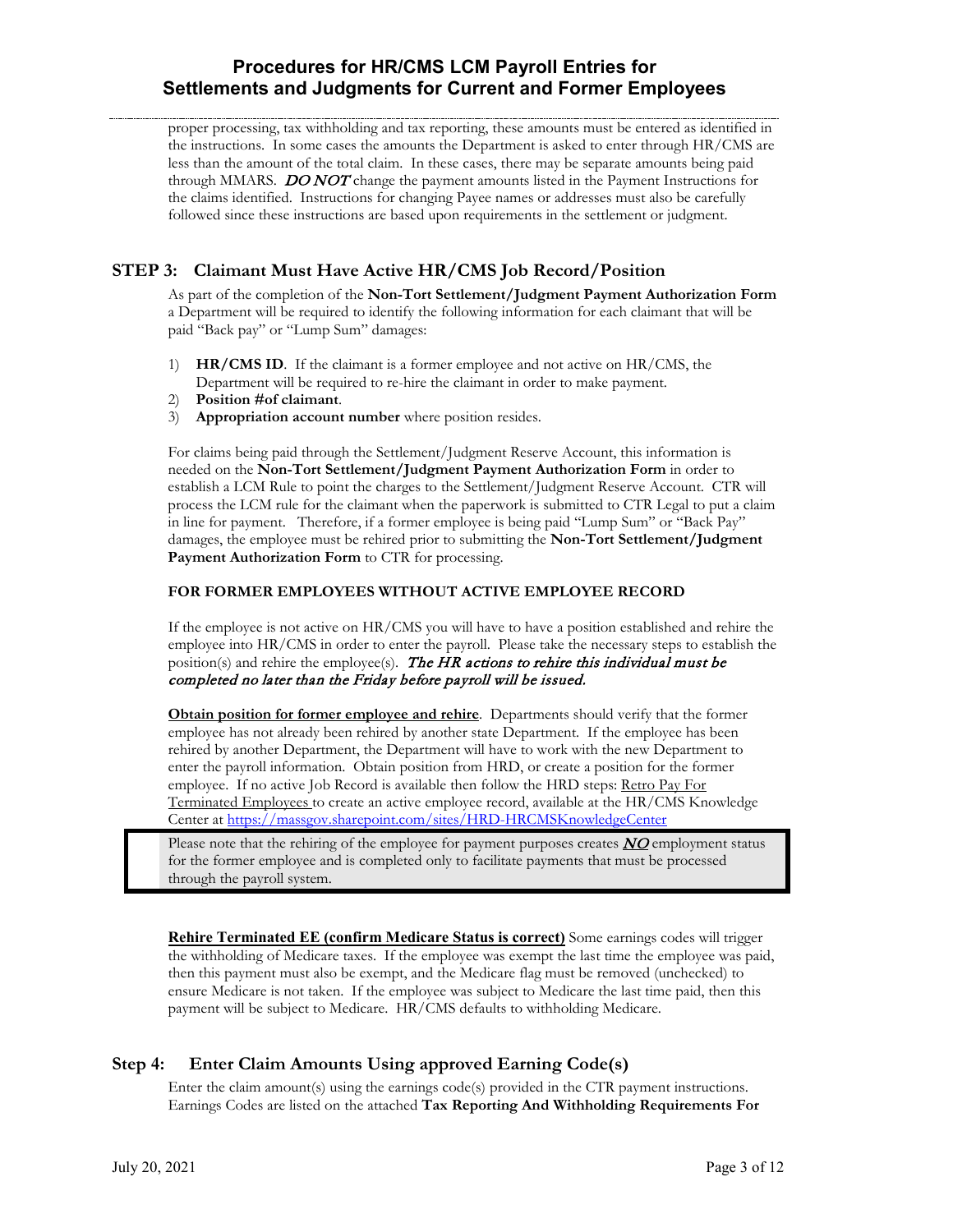**Employment Related Claims.** Other earnings codes may be required for unusual circumstances or the accounts payable period as determined by the CTR Payroll Unit. The following provides a brief outline of each earnings code. See attached table for the types of claims covered under each earnings code.

### **BACK PAY WAGES:**

- **State Employees**
- **Object Code A11 – Earnings Code SJP (Back pay)**
- **Object Code A11 - Earnings Code Accounts Payable APK (Back Pay)**
- **Contract Employee**
- **Object Code C11 - Earnings Code SJB (Back pay)**
- **Object Code C11 - Earnings Code Accounts Payable APX (Back Pay),**

Back Pay will be reported on the employee's W-2 and is subject to state and federal tax withholdings, retirement deductions and Medicare tax withholdings (unless Employee exempt) prior to payment.

NOTE: Back Pay is taxed as Supplemental with flat tax withholding amounts: State income tax (5.25% of gross amount –retirement), Federal income tax (25% of gross amount – retirement), Medicare 1.45% of gross amount (unless Employee exempt). Retirement is calculated at the rates entered into the Pension Plan for the employee (see below). Personal exemptions are not calculated since this would require an annualized calculation that would result in higher taxes being withheld for many claims. Claimants can not dictate how the taxes will be withheld or the amounts.

Department needs to check if the employee was subject to Medicare tax on the last payroll period paid. If exempt, uncheck Medicare box so that Medicare is not taken. The Commonwealth can not by settlement or judgment waive its obligation to make required tax withholdings.

### **\*\*\*\* VERIFY PENSION PLAN SET UP \*\*\***

Back Pay requires that Regular Retirement be taken from the Back Pay amount. Make sure that the employee's Pension Plan is set up with the correct Retirement % to be taken for the employee.

### **\*\*\*SHUT OFF MAKE-UP RETIREMENT OR OTHER DEFERRED COMP DEDUCTIONS\*\*\***

If the employee has any ADDITIONAL make-up retirement deductions or deferred comp deductions (in additional to the regular retirement deduction) set up in the pension system THESE MUST BE SHUT OFF FOR THIS PAY PERIOD so that these deductions are not made against the settlement or judgment amount. This will result in no deductions for either make-up or deferred comp on any regular salary or other wages paid on this pay period to the employee, however, most claims do not authorize these amounts to be deducted from the claim and these amounts MUST NOT BE DEDUCTED. In addition, if the claim amount is significant, the deferred comp or other deductions may result in deposits exceeding the legal limits for the employee, creating a tax violation that presents problems both for the employee and the payroll department to correct.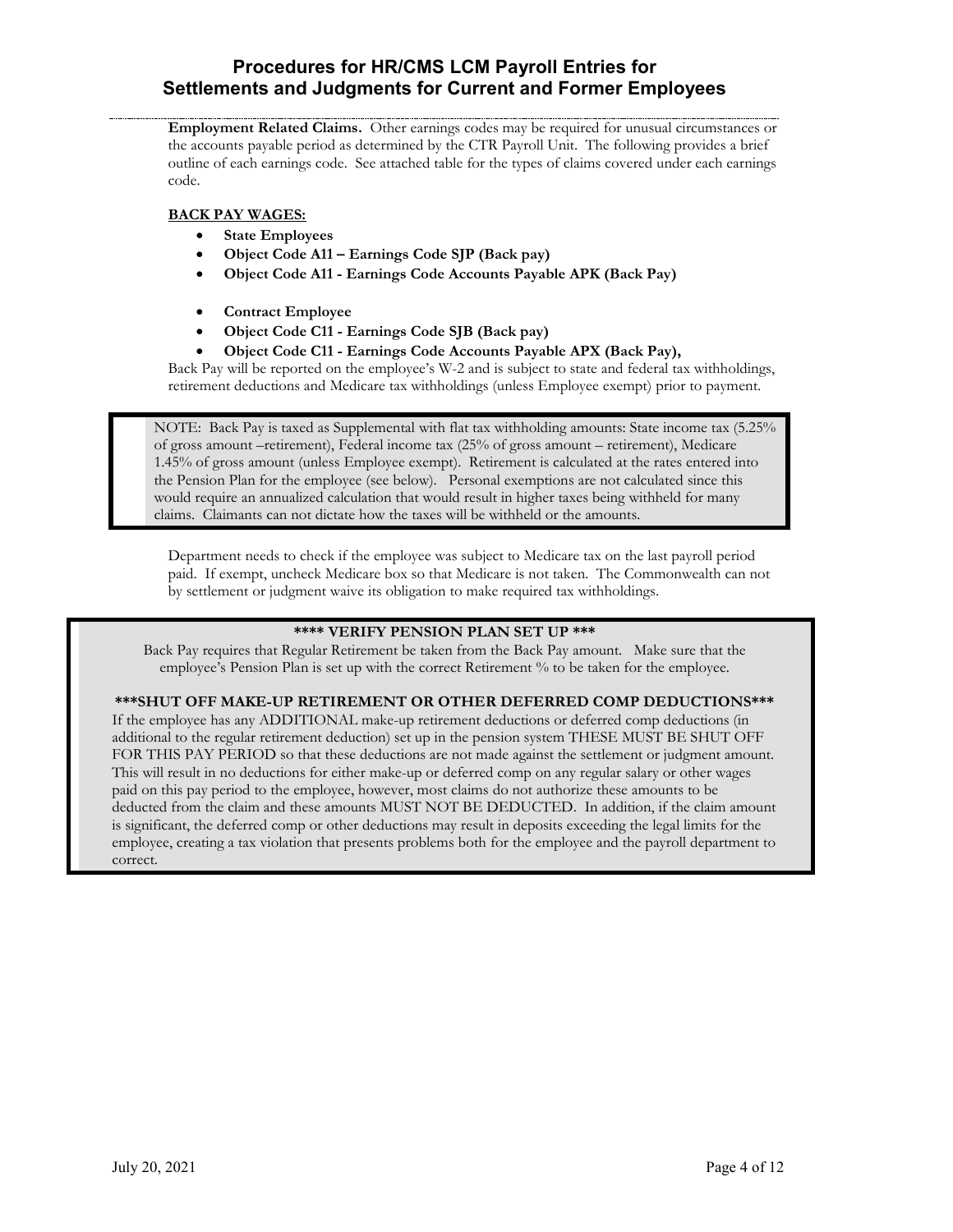### **LUMP SUM, UNSPECIFIED DAMAGES, EMOTIONAL DISTRESS:**

**State Employees**

- **Object Code A11 – Earnings Code S/J (Lump Sum-Emotional Distress)**
- **Object Code A11 - Earnings Code Accounts Payable APJ (Lump Sum-Emotional Distress)**

**Contract Employee**

- **Object Code C11 - Earnings Code SJC (Lump Sum-Emotional Distress)**
- **Object Code C11 - Earnings Code Accounts Payable APC (Lump Sum-Emotional Distress),**

Lump Sum, Emotional Distress or other Compensatory Damages will be reported on the employee's W-2 and is subject to state and federal tax withholdings and Medicare tax withholdings (unless Employee exempt) prior to payment.

NOTE: Lump Sums are taxed as Supplemental with flat tax withholding amounts: State income tax 5.25%; Federal income tax 25%; Medicare 1.45% (unless Employee exempt). No Retirement is taken. Personal exemptions are not calculated since this would require an annualized calculation that would result in higher taxes being withheld for many claims. Claimants can not dictate how the taxes will be withheld, or the amounts.

Department needs to check if the employee was subject to Medicare tax on the last payroll period paid. If exempt, uncheck Medicare box so that Medicare is not taken. The Commonwealth can not by settlement or judgment waive its obligation to make required tax withholdings.

CURRENT EMPLOYEES ONLY: If claimant is a current employee, the payee and payment address can not be changed in the payroll system. Payments made for Back Pay of Lump Sum damages that require tax withholdings can not be segregated from the employee's regular pay, nor can these payments be issued to a third party, or jointly issued to an attorney. Payments will be included along with the employee's regular pay. If payment has been requested to be issued or made payable in any other manner than directly to the employee, the claimant must be notified (through claimant's attorney if applicable) of this system limitation, and that the payment will be processed through the payroll system (less required tax deductions) and issued and made payable directly to the employee.

Payments must be made in accordance with the terms of the Settlement/Judgment document. Amounts may not be split into multiple checks after the fact, if not split as part of the Settlement/Judgment document.

### DO NOT change the payee name or address or payment method for current employees.

### **ATTORNEY'S FEES, COSTS AND PUNITIVE DAMAGES.**

These payments are paid directly to Attorney or Claimant through state accounting system MMARS and not through payroll.

**INTEREST PAYMENTS** will be calculated based upon the date of payment and will be made payable EITHER to the employee (through HR/CMS or MMARS as determined by CTR) or the employee's attorney (for attorneys fees interest) through the state accounting system MMARS. CTR will issue a 1099-INT to the payee receiving the interest.

\*For instructional purposes we will refer to all payments as **claim amount**.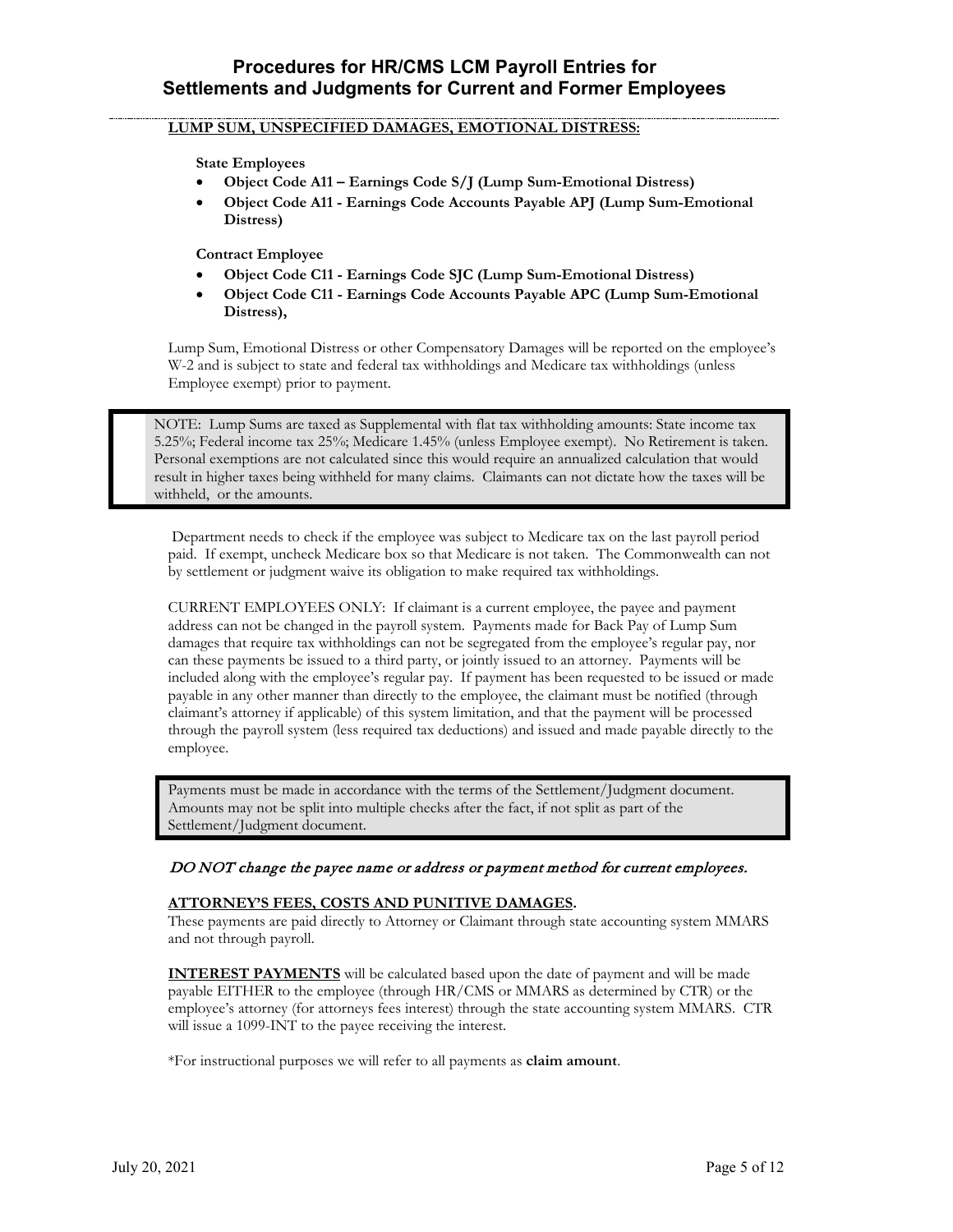NOTE FOR SALARIED EMPLOYEES. Most Departments enter claims using Weekly Elapsed Time as outlined below. For "salaried employees" please see job aid below. *Caution: Use dollar amounts for earnings because hours are not tracked in HR/CMS for salaried employees.* See: <u>Job Aid: Rehire – [Full Time/Part Time/Salaried/Contract/Hourly](https://powerdms.com/docs/2194838)</u>

**Steps to post in Timesheet:** If Back Pay is being paid, verify Pension Plan

requirements (see above)

- 1. Go to Time Sheets
- (Manage Self Service, Report Time, Timesheet)
- 2. Ensure any Default Hour postings for accuracy (see HRD Job Aid)
- 3. Insert Row, enter claim amount (post to a day in the current period)
- 4. Save

# **If not Available in Timesheet:**

- 1. If Back Pay is being paid, verify Pension Plan requirements (see above)
- 2. Go to Additional Pay
- 3. (Payroll for North America, Employee Pay Data USA, Create Additional Pay)
- 4. Insert row, enter claim amount (post with an Effective Date in the current period)
- 5. Check "OK to Pay"
- *6.* Save

\*NOTE: During the Accounts Payable Period, Prior FY payments will use codes specific to Accounts Payable and must be entered in Additional Pay. AP Codes will be identified by CTR and will always post to the Prior FY Account.

## **STEP 5: Modify Paper Check, Check Name, Mailing Address (ONLY For Former Employees/ One-time Payments)**

Payment Instructions for payment to **former** employees may require a change to the Name or Mailing Address for a check. Therefore this option may be used only for **one-time payments to former employees**.

**DO NOT make changes to Name, Mailing Address or Check for a current employee since this will impact ALL HRCMS payments for the period regardless of Employee Record #.**

After verifying earnings:

### **Steps to Issue Paper Check, Change Name and Address:**

- 1. Select the "Issue Paper Check" option on the employee's direct deposit panel. Save. (Main Menu, Payroll for North America, Request Direct Deposit )
- 2. Enter the new "payee name " (as provided by the Office of the Comptroller) in the "Paycheck Name" field on the Payroll Options 2 panel (maximum of 36 characters). Save.

(Main Menu, Payroll for North America, Employee Pay Data, Update Payroll Options)

3. Enter Address where Check is to be mailed (as provided by the Office of the Comptroller. (Main Menu, Workforce Administration, Personal Information, Modify a Person). Click on Contact Information and add a row to enter Mailing address. Save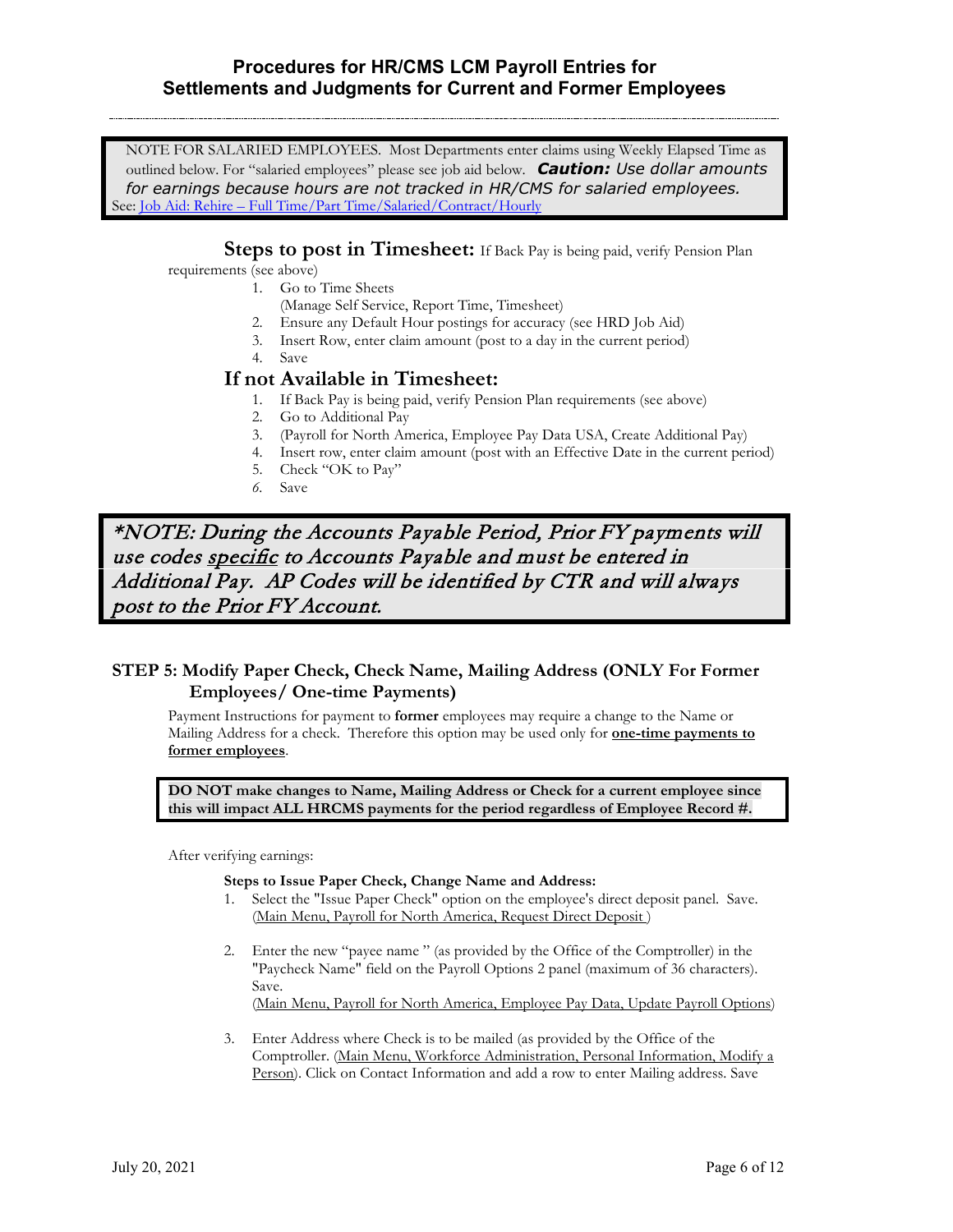4. **DISABLE DIRECT DEPOSIT FOR FORMER EMPLOYEES**. IF PAYEE OR PAYMENT ADDRESS INFORMATION NEEDS TO BE CHANGED FOR FORMER EMPLOYEE PLEASE MAKE SURE THAT ANY DIRECT DEPOSIT (EFT) SETTINGS HAVE BEEN DISABLED. OTHERWISE THE CHECK WILL DEFAULT TO DIRECT DEPOSIT AND WILL NOT BE ISSUED AS DIRECTED IN THE CLAIM.

### **STEP 6: Review HRCMS Paycheck amounts**

After a Calc is completed review Paycheck Data for accuracy. (Main Menu, Payroll for North America, Payroll Processing USA, Produce Payroll, Review Paycheck). Confirm that paycheck matches Payment Instructions.

### **STEP 7: Verify Rule and Redistribute Costs via LCM (If paid through CTR)**

Once LCM Rule is approved by CTR Payroll, Departments will be able to modify Labor Exceptions to redistribute claim amount charges to the assigned CTR account. The Department can verify that the rule has been approved on the PAUTH Table. Then the Department must:

- a) Go to LCM Exceptions (EPPA) screen
- b) Modify employee's claim amount posting to CTR account XXXX-XXXX (as instructed by CTR)
- c) Save

*NOTE: if your Department uses Non-Statutory Fields they must be deleted since CTR payments do not use these fields and will result in the following error when edited: "(Field Name) invalid on Rules".*

### **STEP 8: Review HRCMS Paycheck**

After Confirm is completed review Paycheck Data for accuracy and compliance with CTR instructions. (Main Menu, Payroll for North America, Payroll Processing USA, Produce Payroll, Review Paycheck)

*Under normal circumstances paychecks are distributed to the Department payroll unit and can be mailed to the appropriate address once received. Paychecks are not mailed directly.*

### **STEP 9: Complete Payment and Terminate Record (Former Employees)**

Upon completion and verification of Payment(s), Departments should document the payment as part of the Settlement/Judgment file. CTR will also document payment of claims paid from the Settlement/Judgment Reserve Account.

For former employees, Departments must ensure data integrity for any future payments should the employee return to work for the Commonwealth.

1. Any changes entered in **Step 5: Modify Paper Check, Change Name and Address** which sent the check to a third party or listed joint payees or a different address than the claimant's should be removed and the current legal name and address entered for the former employee to ensure proper tax reporting.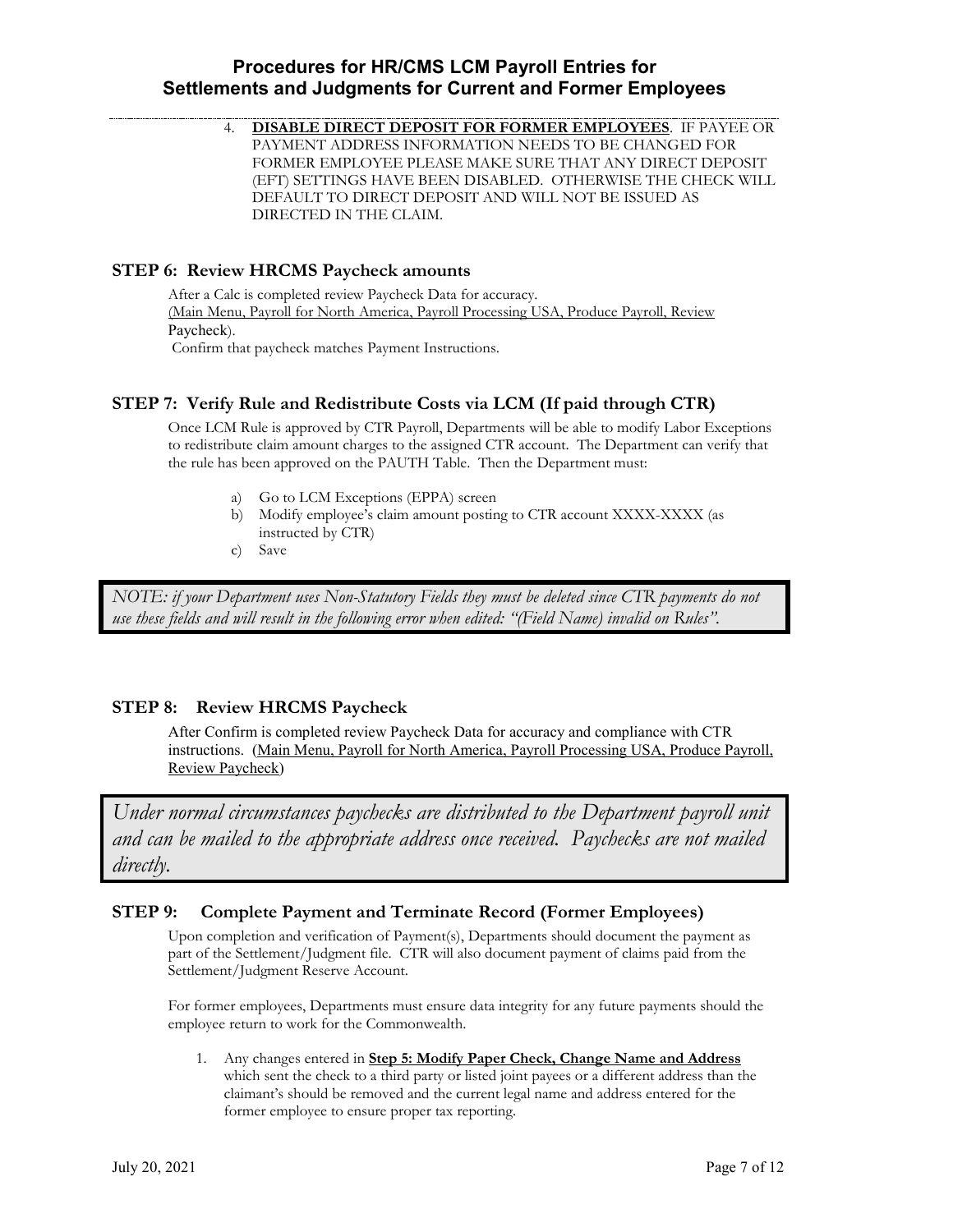2. The former employee should then be terminated.

### **STEP 10: Re-Establish Current Employee Pension Plan**

For current employees, turn back on (Re-establish) any Pension Plan deferred comp, Make-up retirement or other deductions that were turned off in order to process Back Pay amounts.

**QUESTIONS:** 

**Job aid/Payroll entry assistance CTR Payroll Unit: Maureen Keating (617-973-2308) CTR Payroll Unit FAX – 617-973-2500 CTR Legal – Jenny Hedderman 617-973-2656; CTR Legal FAX – 617-973-2555 Helpline – 617-973-2468**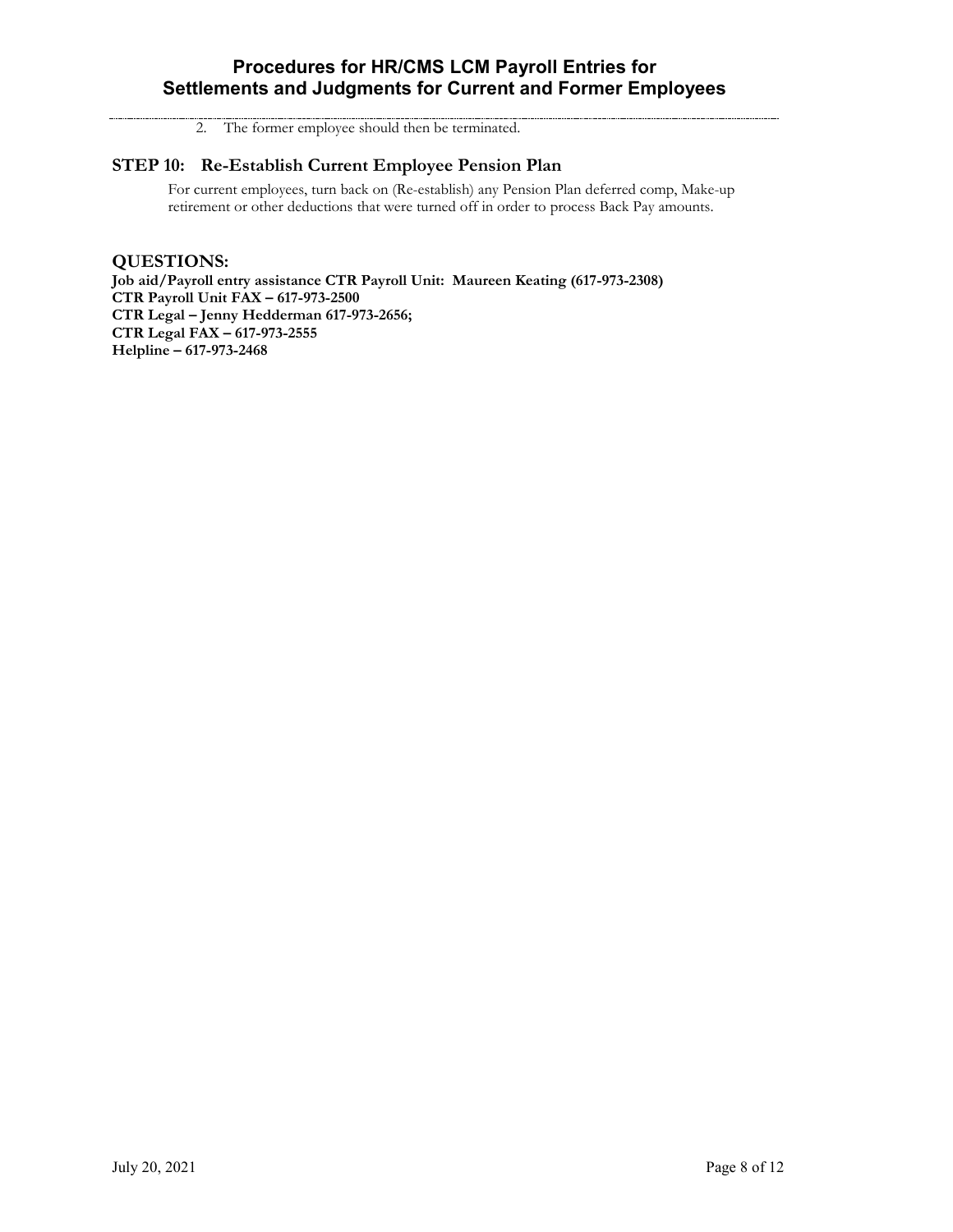# **TAX REPORTING AND WITHHOLDING REQUIREMENTS FOR EMPLOYMENT RELATED CLAIMS**

| <b>TYPES OF DAMAGES</b><br>For payment purposes, employment<br>related damages are classified into<br>the following categories based upon<br>tax treatment                                                                                                                                                                                                            | Are<br><b>Damages</b><br>Wages? | <b>Payment System</b><br><b>Earnings Code or Object</b><br>Code                                                                                              | <b>MUST BE PAID UNDER</b><br><b>THIS TIN</b>                                                           | State, Federal, Medicare Tax<br><b>Withholdinas?</b>                                                                                                                                                           | Tax<br><b>Reporting</b><br>Form to<br><b>Claimant</b> | <b>Tax Reporting for</b><br><b>Attorney or Third Party</b><br>Payee?                                                                                                  |
|-----------------------------------------------------------------------------------------------------------------------------------------------------------------------------------------------------------------------------------------------------------------------------------------------------------------------------------------------------------------------|---------------------------------|--------------------------------------------------------------------------------------------------------------------------------------------------------------|--------------------------------------------------------------------------------------------------------|----------------------------------------------------------------------------------------------------------------------------------------------------------------------------------------------------------------|-------------------------------------------------------|-----------------------------------------------------------------------------------------------------------------------------------------------------------------------|
| Back Pay. Damages must be<br>awarded as a (1) specific amount<br>and (2) specifically identified as<br>"back pay" (lost wages etc.), based<br>upon a number of days of salary. If<br>other amounts are included as part<br>of a back pay award amount, the<br>entire amount must be treated as a<br>lump sum.                                                         | <b>YES</b>                      | Payroll<br>SJP (A11 - state employee)<br>$SJB$ (C11 - contract employee)<br>Accounts Payable:<br>APK (A11 - state employee)<br>APX (C11 - contract employee) | Claimant<br>Joint checks to<br>atty or 3rd party<br>not available for<br>current<br>employees.         | Yes.<br>Tax withholdings prior to<br>payment:<br>1. State income tax 5.25%<br>2. Federal income tax 25%<br>3. Medicare 1.45% unless<br>Employee exempt<br>4. Retirement at the % taken<br>on last payroll paid | $W-2$                                                 | <b>YES</b><br>Tax reportable to<br>Attorney 1099-MISC (Box<br>14) or (Box 3 for $3rd$<br>party) if named payee on<br>check, for the amount of<br>the check            |
| <b>Attorney Fees, Costs and</b><br>Punitive Damages. Damages<br>must be awarded as a (1) specific<br>amount and (2) specifically<br>identified as Attorney fees, costs or<br>punitive damages. Attorney fees<br>and costs are normally paid directly<br>to the attorney, and may be<br>included as part of a total award<br>paid jointly to Claimant and<br>Attorney. | <b>NO</b>                       | <b>MMARS</b><br>E52                                                                                                                                          | Attorney<br>(Even if check<br>payable jointly to<br>Claimant and<br>Attorney)                          | <b>NO</b><br>Claimant responsible for<br>taxes on amount.<br>May have a federal tax<br>deduction for employment<br>discrimination claims                                                                       | Manual<br>1099-MISC<br>(Box 3)                        | <b>YES</b><br>Tax reportable to<br>Attorney 1099-MISC (Box<br>14) for the amount of the<br>check                                                                      |
| <b>Punitive Damages (payable</b><br>solely to Claimant). Damages<br>must be awarded as a (1) specific<br>amount and (2) specifically<br>identified as punitive damages.                                                                                                                                                                                               | <b>NO</b>                       | <b>MMARS</b><br>E50                                                                                                                                          | Claimant                                                                                               | <b>NO</b><br>Claimant responsible for<br>taxes on amount.<br>May have a federal tax<br>deduction for discrimination<br>claims                                                                                  | 1099-MISC<br>(Box 3)                                  | <b>NO</b>                                                                                                                                                             |
| Lump Sum. Damages are awarded<br>without a specific breakdown or as<br>emotional distress or compensatory<br>damages.                                                                                                                                                                                                                                                 | <b>YES</b>                      | Payroll<br>$S/J$ (A11 - state employee)<br>SJC (C11 - contract employee)<br>Accounts Payable:<br>APJ (A11 - state employee)<br>APC (C11 - contract employee) | Claimant<br>Joint checks to atty<br>or 3 <sup>rd</sup> party not<br>available for<br>current employees | <b>YES</b><br>Tax withholdings prior to<br>payment<br>1. State income tax 5.25%<br>2. Federal income tax 25%<br>3. Medicare 1.45% unless<br>Employee exempt                                                    | $W-2$                                                 | <b>YES</b><br>Tax reportable to<br>Attorney 1099-MISC (Box<br>14) or (Box 3) for $3^{\text{rd}}$<br>party) if named payee on<br>check, for the amount of<br>the check |
| Interest. Pre and Post Judgment<br>interest on damages and Attorney<br>fee interest. Payment instruction<br>from CTR will determine if interest<br>is payable through HR/CMS or<br>MMARS.                                                                                                                                                                             | <b>NO</b>                       | <b>MMARS</b><br>E29<br>Payroll<br><b>INT</b>                                                                                                                 | Payee on check                                                                                         | NO.<br>Claimant responsible for taxes<br>on amount.                                                                                                                                                            | 1099-INT if<br>over \$10                              | <b>YES</b><br>Tax reportable to<br>Attorney 1099-INT if<br>named payee on check<br>and over \$10                                                                      |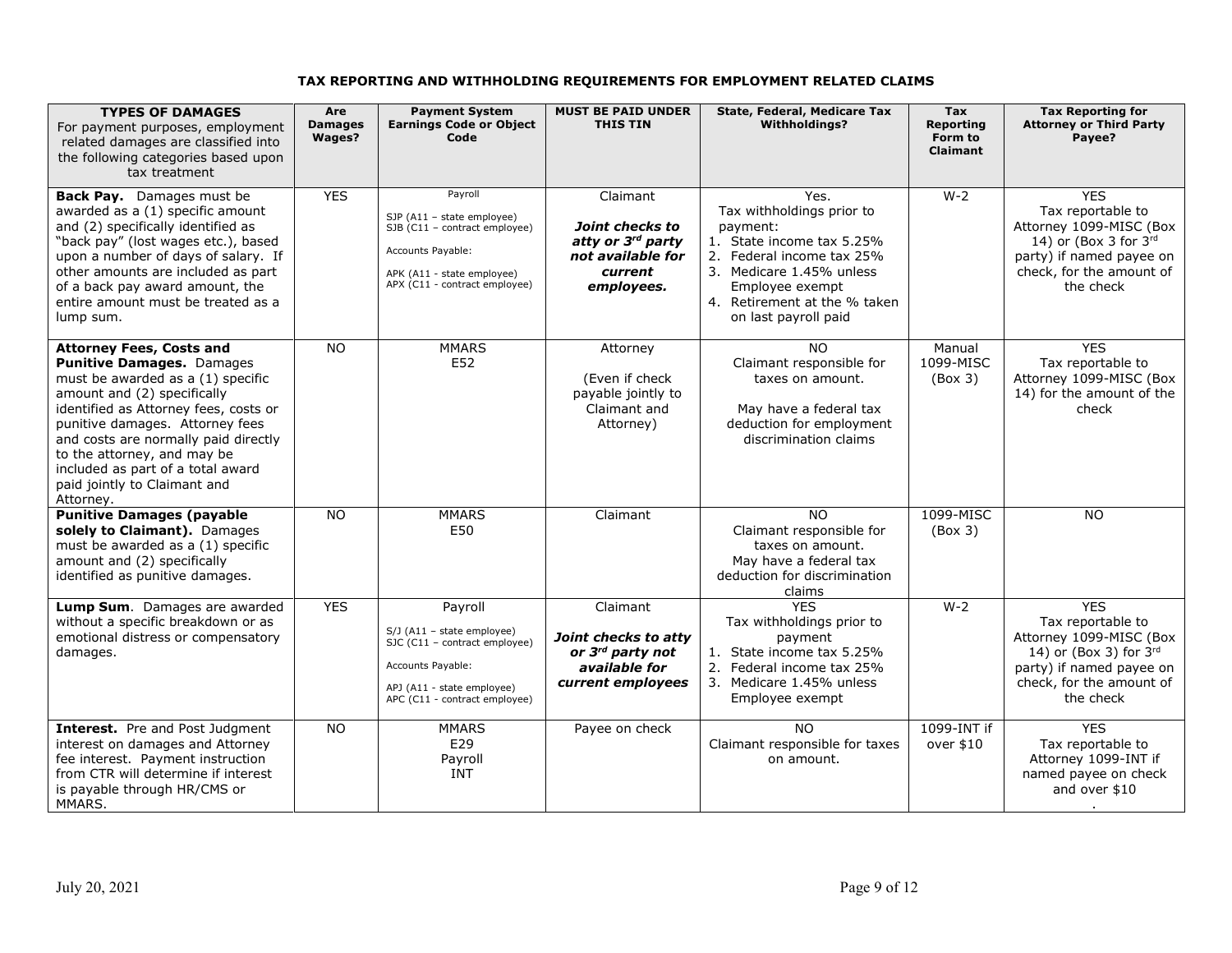| <b>TYPES OF DAMAGES</b><br>For payment purposes, employment<br>related damages are classified into<br>the following categories based upon<br>tax treatment | Are<br><b>Damages</b><br>Wages? | <b>Payment System</b><br><b>Earnings Code or Object</b><br>Code | <b>MUST BE PAID UNDER</b><br><b>THIS TIN</b> | State, Federal, Medicare Tax<br><b>Withholdinas?</b> | Tax<br>Reporting<br>Form to<br><b>Claimant</b> | <b>Tax Reporting for</b><br><b>Attorney or Third Party</b><br>Payee?                                                                                                |
|------------------------------------------------------------------------------------------------------------------------------------------------------------|---------------------------------|-----------------------------------------------------------------|----------------------------------------------|------------------------------------------------------|------------------------------------------------|---------------------------------------------------------------------------------------------------------------------------------------------------------------------|
| Non-tax reportable damages.<br>Documented medical expenses for<br>emotional distress, other non-tax<br>reportable damages as determined<br>by CTR.         | NO.                             | HR/CMS or MMARS<br>Code TBD on case by<br>case basis            | Payee on check                               | NO.                                                  | None                                           | <b>YES</b><br>Tax reportable to<br>Attorney 1099-MISC (Box<br>14) or (Box 3) for $3^{\text{rd}}$<br>party if named payee on<br>check for the amount of<br>the check |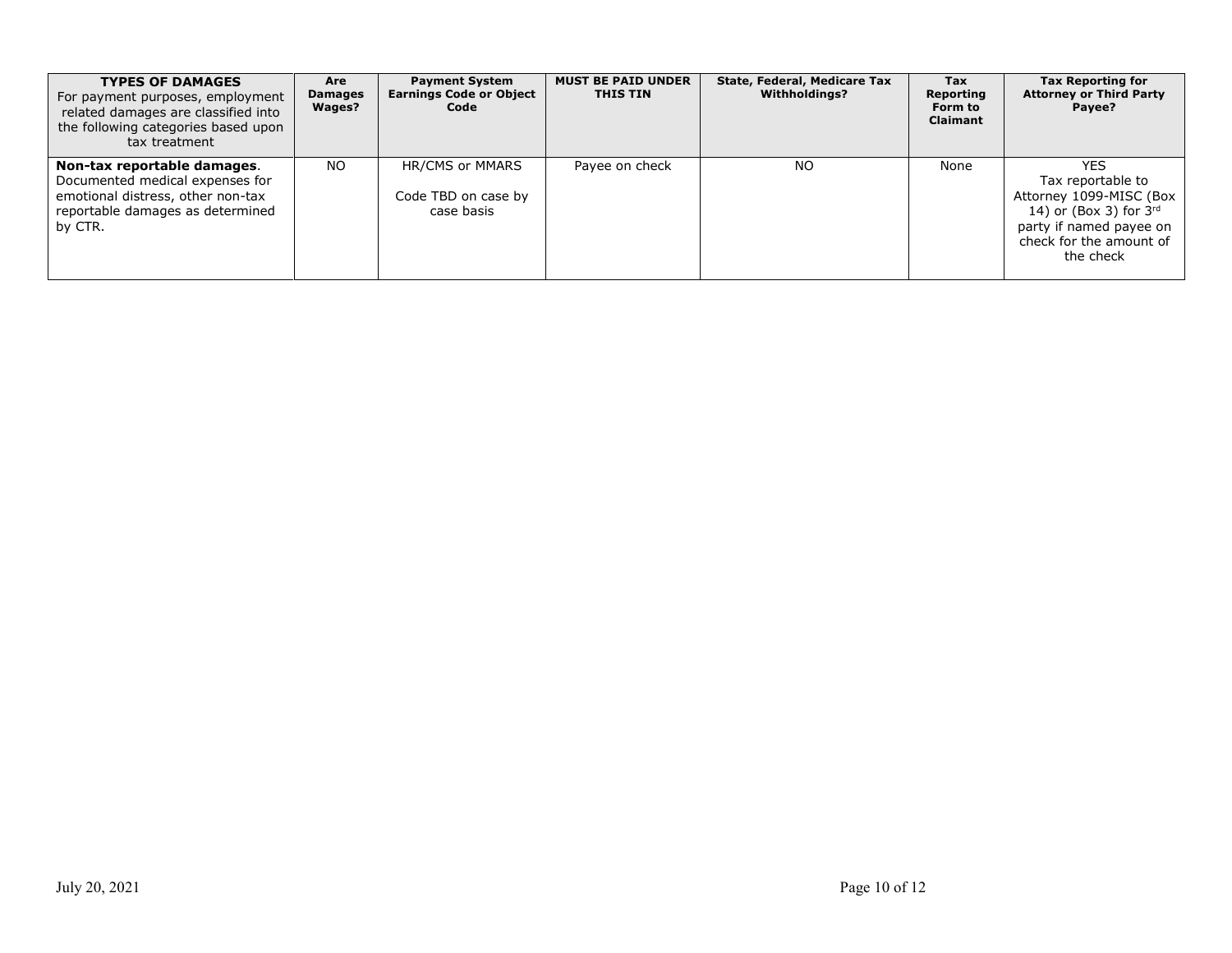### **SETTELEMENT AND JUDGMENT - LISTING OF OBJECT CODES AND REQUIRED TAX REPORTING**

| <b>OBJECT CODE</b><br><b>EARNINGS CODES</b>                                                                                              | <b>TYPE OF DAMAGES</b>                                                                                                                                                                           | PAYEE(S)                                                                     | Must be paid<br>under this TIN | <b>State, Federal, Medicare</b><br><b>Tax Withholdings</b><br><b>Required Prior to</b><br>Payment?                                                                                                                   | <b>Tax Form to</b><br><b>Claimant</b> | <b>Additional Tax</b><br><b>Reporting Forms</b><br><b>To Additional</b><br><b>Payees</b> |
|------------------------------------------------------------------------------------------------------------------------------------------|--------------------------------------------------------------------------------------------------------------------------------------------------------------------------------------------------|------------------------------------------------------------------------------|--------------------------------|----------------------------------------------------------------------------------------------------------------------------------------------------------------------------------------------------------------------|---------------------------------------|------------------------------------------------------------------------------------------|
| A11<br><b>Earnings Codes</b><br>SJP (Back pay)<br>S/J (Lump Sum)<br><b>Accounts Payable:</b><br>APK (AP-Back Pay),<br>APJ (AP- Lump Sum) | (State Employee)<br><b>Employment related</b><br>damages for back pay, lump<br>sum, emotional distress and<br>other compensatory<br>damages. Payments must<br>be made through payroll<br>system. | Claimant or<br>Claimant and<br>Attorney Co-<br>payees                        | Claimant                       | <b>YES</b><br>Tax withholdings prior to<br>payment<br>1. State income tax 5.25%<br>2. Federal income tax 25%<br>3. Medicare 1.45% unless<br>Employee exempt<br>4. Retirement withholdings<br>only on Back pay awards | $W-2$                                 | Manual 1099-Misc<br>(Box 14) Attorney<br>or<br>Manual 1099-Misc<br>(Box 3)<br>3rd party  |
| C11<br><b>Earnings Codes</b><br>SJB (Back pay)<br>SJC (Lump Sum)<br><b>Accounts Payable:</b><br>APX (Back Pay),<br>APC (Lump Sum)        | (Contract Employee)<br>Employment related<br>damages for back pay, lump<br>sum, emotional distress and<br>other compensatory<br>damages. Payments must<br>be made through payroll<br>system.     | Claimant or<br>Claimant and<br>Attorney Co-<br>payees                        | Claimant                       | <b>YES</b><br>Tax withholdings prior to<br>payment<br>1. State income tax 5.25%<br>2. Federal income tax 25%<br>3. Medicare 1.45% unless<br>Employee exempt                                                          | $W-2$                                 | Manual 1099-Misc<br>(Box 14) Attorney<br>Manual 1099-Misc<br>(Box 3)<br>3rd party        |
| <b>E50</b>                                                                                                                               | All non-employee damages.<br>(Does NOT include medical<br>expenses for emotional<br>distress, torts resulting in<br>physical injury or sickness<br>or torts for proven property<br>damage.)      | <b>Claimant Sole</b><br>Payee                                                | Claimant                       | <b>NO</b>                                                                                                                                                                                                            | 1099-Misc                             | None                                                                                     |
| E51                                                                                                                                      | All non-employee damages.<br>(Does NOT include medical<br>expenses for emotional<br>distress, torts resulting in<br>physical injury or sickness<br>or torts for proven property<br>damage.)      | Claimant and<br>Attorney Co-<br>Payees                                       | Claimant                       | <b>NO</b>                                                                                                                                                                                                            | 1099-Misc (Box 3)                     | Manual 1099-Misc<br>(Box 14) to Attorney                                                 |
| E52                                                                                                                                      | Tax reportable damages<br>(employee or non-<br>employee) when check<br>issued jointly to Claimant<br>and Attorney or Solely to<br>Attorney (does not include<br>interest see E29)                | Claimant and<br>Attorney Co-<br>Payees, or<br><b>Attorney Sole</b><br>Payee. | Attorney                       | <b>NO</b>                                                                                                                                                                                                            | Manual 1099-MISC<br>(Box 3)           | 1099-Misc (Box 14)<br>Attorney                                                           |
| <b>E53</b>                                                                                                                               | Medical expenses for<br>emotional distress or torts<br>resulting in physical injury<br>or sickness or proven<br>property damage.                                                                 | <b>Claimant Sole</b><br>Payee                                                | Claimant                       | <b>NO</b>                                                                                                                                                                                                            | None                                  | None                                                                                     |